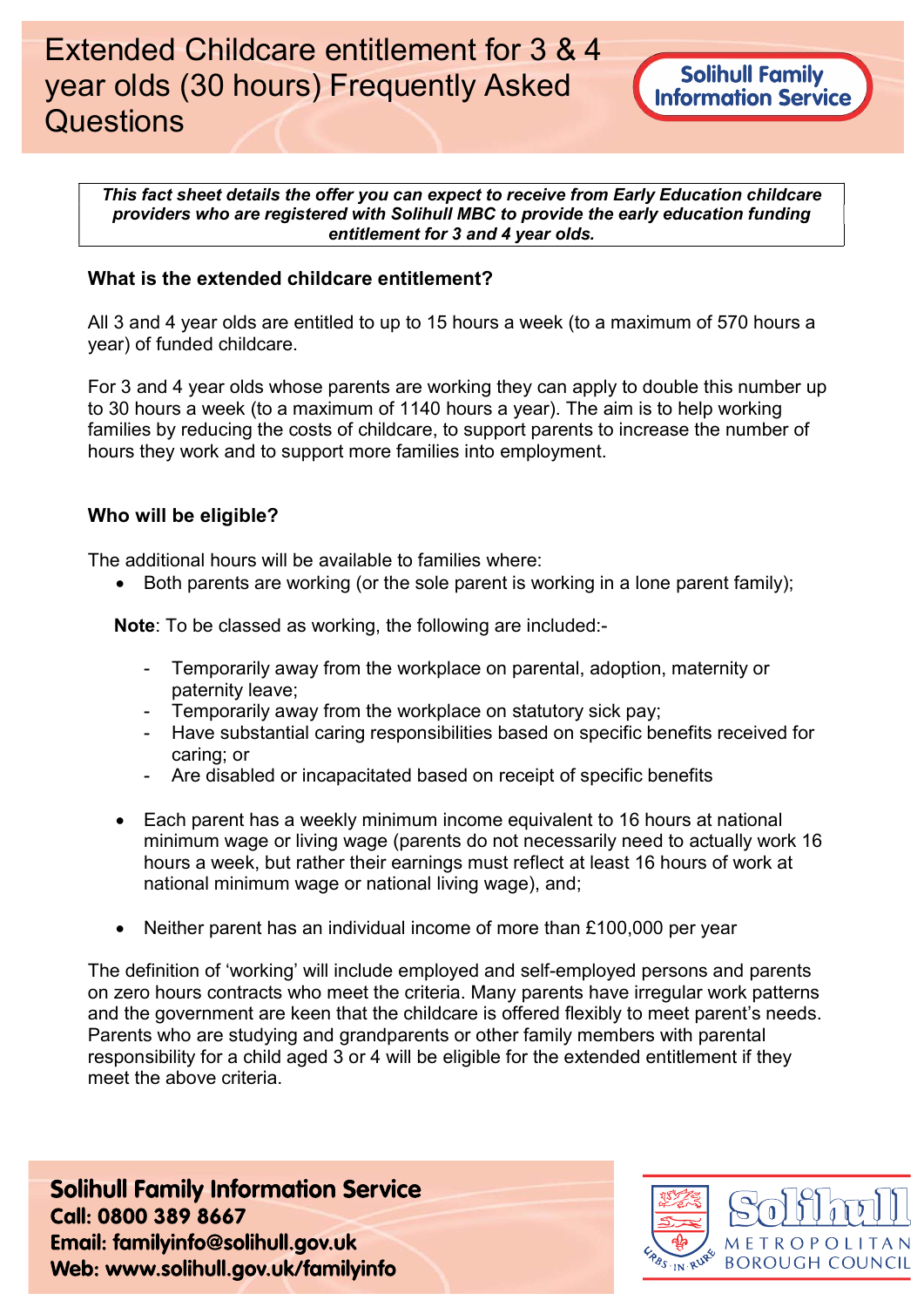# What will the extended entitlement look like?

The guidance issued to us so far proposes that:

- A session should be no longer than 10 hours a day or shorter than 3 hours between 9am and 3.30pm. There will be no minimum session length for funded places before 9am or after 3.30pm. This should allow childcare providers to be funded for short term wraparound provision;
- The funded hours can be taken between 6am and 8pm to support those who work shifts;
- The 1140 hours can be taken as a flexible "stretched offer" across the year. This could be 30 hours per week during term time (38 weeks), 22.5 hours per week across the full year (52 weeks) or somewhere in between. You will need to speak to your chosen childcare provider about the different ways they are able to offer the funded hours.
- There is no requirement that funded places must be taken on, or delivered on particular days of the week or at particular times of the day and parents are not to be charged for any part of their child's funded place, including providers charging top up fees.

### How will eligibility be checked?

The government has developed a single online childcare application system which allows parents to apply for Tax-Free Childcare and the extended childcare offer at the same time.

Parents will be able to access the extended entitlement at any participating provider with availability once their eligibility has been confirmed.

# How do I apply?

You can apply online at the following link www.childcarechoices.gov.uk. Should you have problems with your application you can call the HMRC helpline on 0300 123 4097

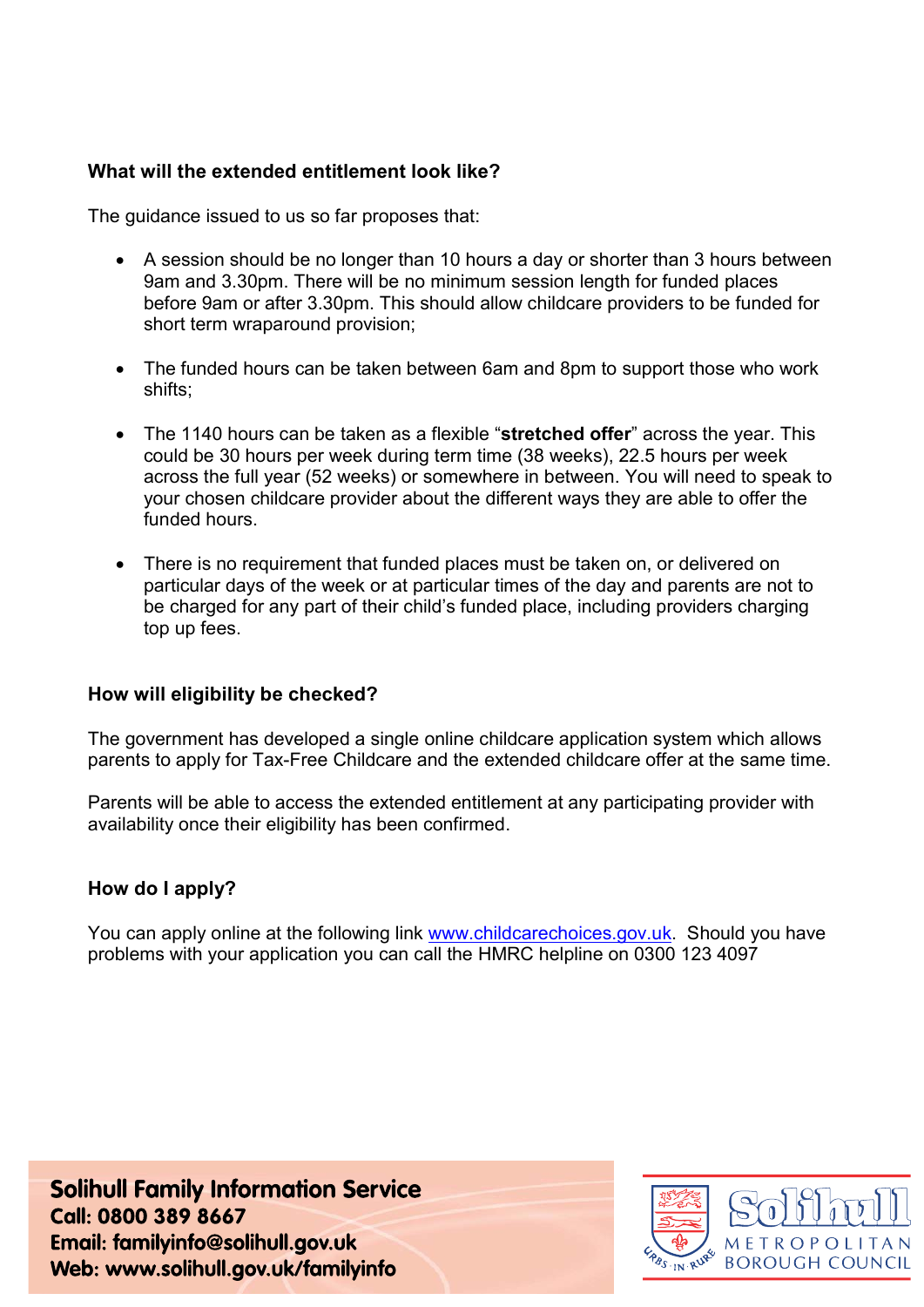## When should I apply?

Applications for the extended entitlement must be made to HMRC the term before a family wish to take this up. The application must be received no later than the end of the month before the term starts but we would recommend submitting your claim earlier than this in case of any delays processing applications.

Successful applicants will be given an eligibility code and a 'grace period' date setting out how long funding will remain available should the family circumstances change and they cease to be eligible.

**Please note** If you apply after the end of the month before the term starts you will have to wait until the following term to take up the additional funded hours.

### How do I maintain eligibility?

If your application is approved it means that online checks show that you meet the eligibility criteria at the time of application. Often family circumstances change so the system requires that the applicant reconfirms their details every 3 months – HMRC will send you a reminder by email or text when you need to reconfirm your details. It is vital that you follow the instructions you are given to complete the reconfirmation on time or you will cease to be eligible once you reach the 'grace period' date.

#### The Grace Period

The grace period is intended to allow parents to keep their funded childcare place for a short period if they stop being eligible for the extended entitlement. This will provide continuity for the child, give parents the opportunity to regain employment and give the childcare provider certainty that if they offer a place they will not risk having an empty place immediately if a family's circumstances change.

If you no longer meet the criteria for the extended funded hours following a re-check you will be permitted a 'grace period' whereby your child will still have access to 30 hours entitlement for a set number of weeks after your check. You will be told how long the grace period is when you have been re-checked. If the grace period has lapsed and you still no longer meet the criteria you will revert back to the standard 15 hours entitlement.